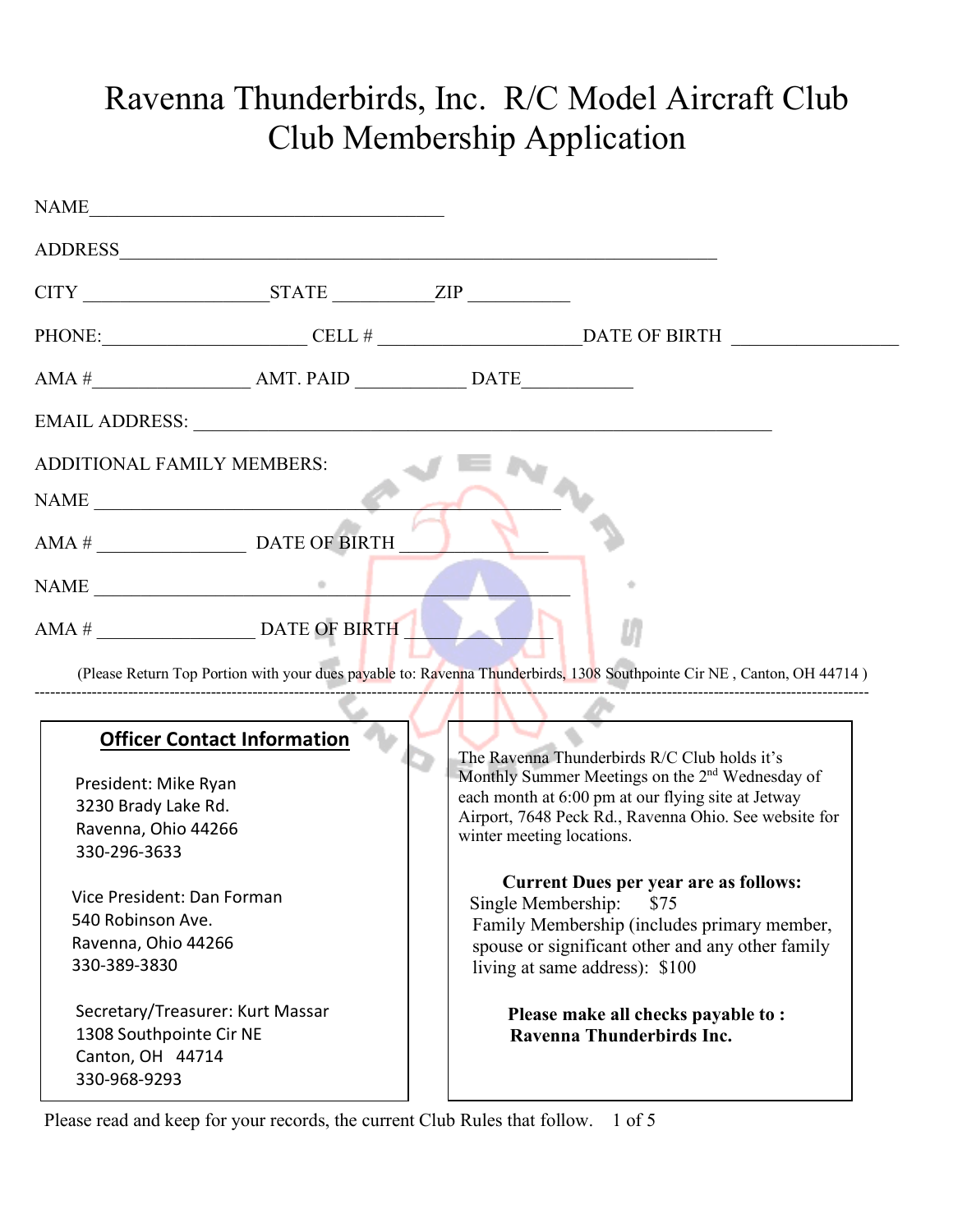## CLUB RULES

Rev. August  $12<sup>th</sup>$ , 2020

*Please Note: These rules pertain to the Ravenna Thunderbirds as well as the Corsair Model Aircraft Club which is sharing Jetway Airport as the primary flying site. Some of these are also pertaining to Jetway Field only.*

1. ALL FLYERS, other than first time trainees, will have a current AMA membership before flying.

 2. ALL FLYERS shall be registered with the FAA and have their FAA registration number affixed to every aircraft they fly. (this applies only to aircraft over 250 grams total weight)

 3. Everyone will be properly certified by club approved instructors of either the Ravenna Thunderbirds or the Corsair Model Aircraft Club before soloing (flying by themselves), this does not include guests (with AMA cards) when accompanied by a certified club member. Club members are responsible for actions of their guests.

4. Hours of flying are: 8:00 am till dusk. Aircraft with lights can fly until 11:00 pm.

5. No alcoholic beverages are permitted at the field.

- 6. No spectators are permitted in the pit area, unless escorted by an AMA member. Children are NOT permitted beyond spectator area without an AMA card.
- 7. All pilots using 72Mhz radios shall be responsible for announcing that fact to all other pilots at the field. It is the responsibility of all pilots using 72Mhz at the field to coordinate channel numbers to ensure duplicate channels are not being used. Channel number flags must be displayed clearly at all times. Failure to following this rule shall be subject to disciplinary action as outlines below.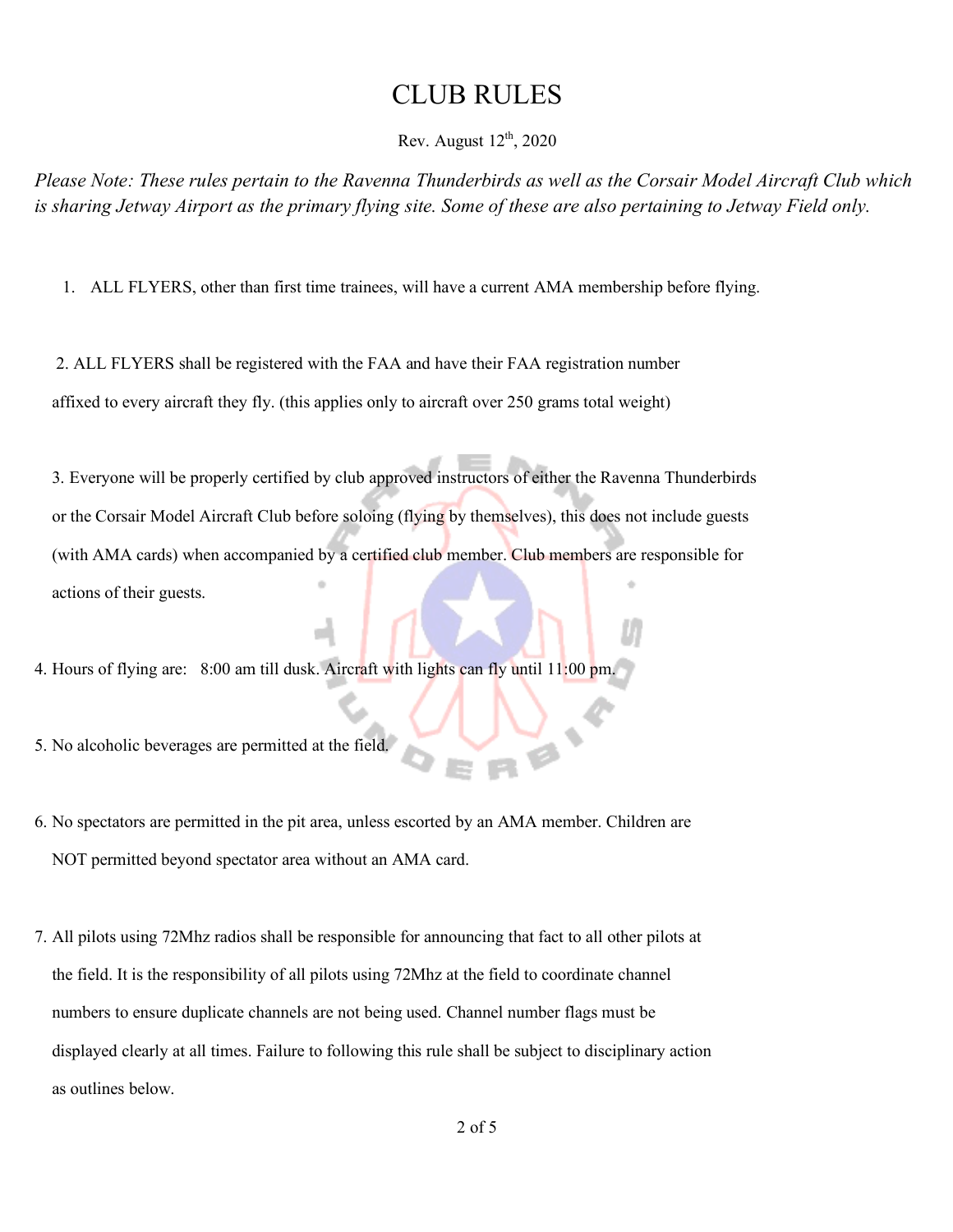- 8. If by failing to follow the 72Mhz guidelines in rule #7, you cause another aircraft that is flying on the same channel to crash, you are responsible to replace everything that is damaged in that crash, up to and including the aircraft.
- 9. There will be absolutely NO driving of any vehicle on the runway.
- 10. There will be absolutely no flying behind the flight line, over the pit area or over the parking area (see attached field maps). All flyers must yield right of way to full scale aircraft at all times.
- 11. With the exception of takeoff and landings, no powered model may be flown closer than 25 feet to any person.
- 12. Pit area is for parking aircraft, starting, testing and run up of engines. Also all aircraft will be adequately restrained when the engine is being started, or while it is running.
- 13. Pilots will announce, "landing", "dead stick", "on the field", or "taking off" to advise other pilots of his or her intentions. Pilots must give right of way to any other pilot who has announced any of the above.
- 14. No taxiing of aircraft back into pit area, engine to be shut off at drainage ditch. Taxiing away from the pit is permitted.
- 15. An effective muffler will be used on all engines .09 cubic inch and up. 4 of 6
- 16. Nonmembers can fly (with buddy box) three times without AMA membership. Non members

with AMA cards can fly as a guest. Members should encourage their guests to join the club after a reasonable amount of time. This will be left up to the individual member.

17. Special Training Program (CMAC) As per AMA guidelines, student pilots can fly (with buddy box)

three times before being required to join AMA.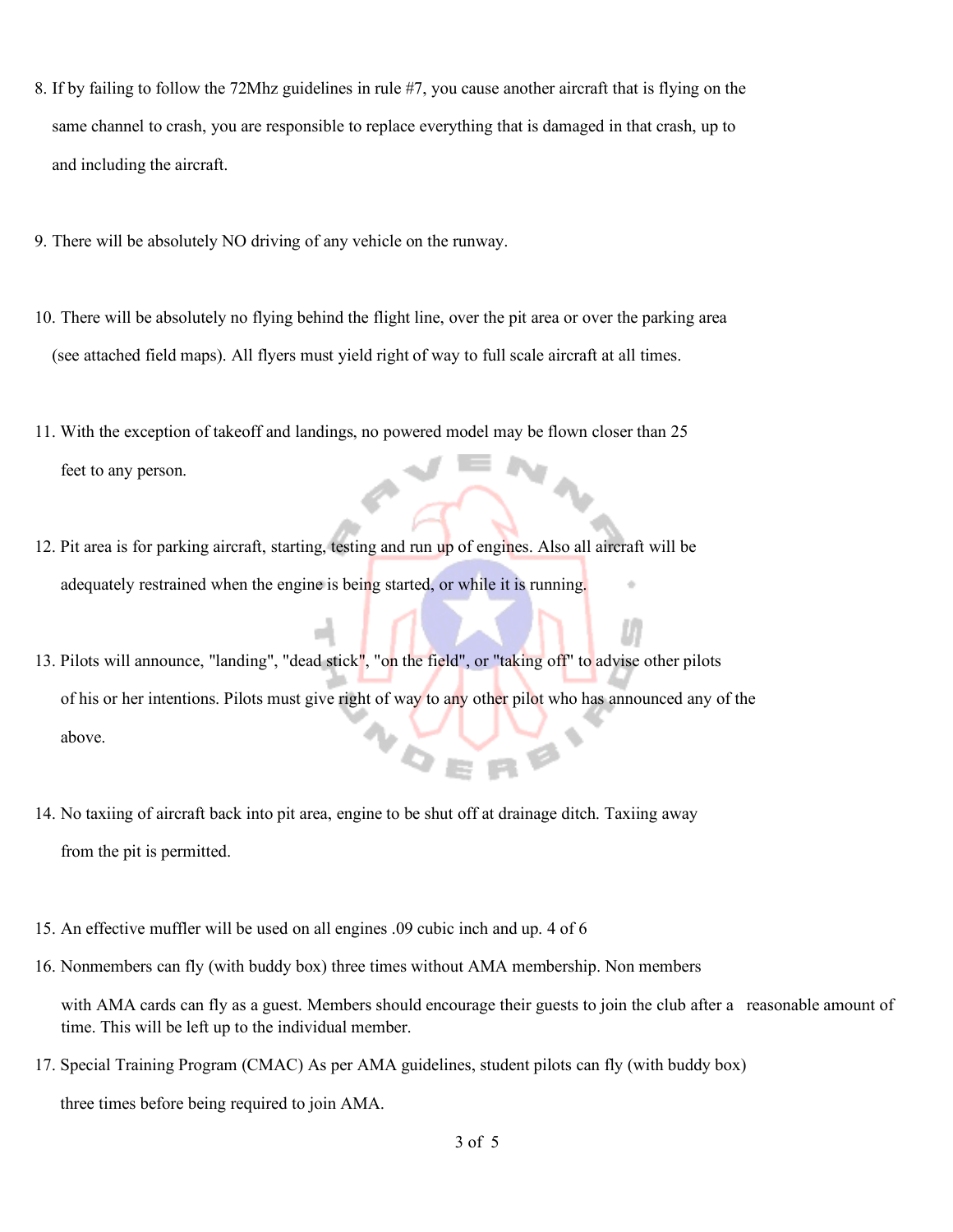- 18. No flying while the runway is being mowed. Flying is permitted while mowing is being done *Behind the pit area.*
- 19. Potential instructors should be viewed by at least two other instructors and then decided upon.
- 20. The discharge of firearms as a method of retrieving airplanes from trees is prohibited.
- 21. Jetway Only, Student pilots are required to have a spotter at all times. When a full scale aircraft is spotted, 1. Step back from the runway immediately. 2. If time permits, land immediately, and clear the runway. OR 3. Place your aircraft in a low, slow, tight circle, away from the runway.

===========================================================================

 Grievance procedure for enforcement of violations of Field Rules, and the AMA Safety Code is as outlined below.

 The grievance procedure will provide a mechanism for a disciplinary system when needed. Although most complaints can be resolved informally. If a complaint is serious or cannot be resolved informally, the matter should be referred to the Board for its consideration by means of a grievance form to be filled out and turned into a member of the Board. The Board consists of the President, Vice-President, Secretary/Treasurer, and at least one Trustees. At least one witness is required to sign the Grievance form. If the Board agrees with the Grievance, then the accused will lose flying privileges as follows:

 FIRST VIOLATION: The viewpoint of both complainants and accused will be considered. The board will give a written warning.